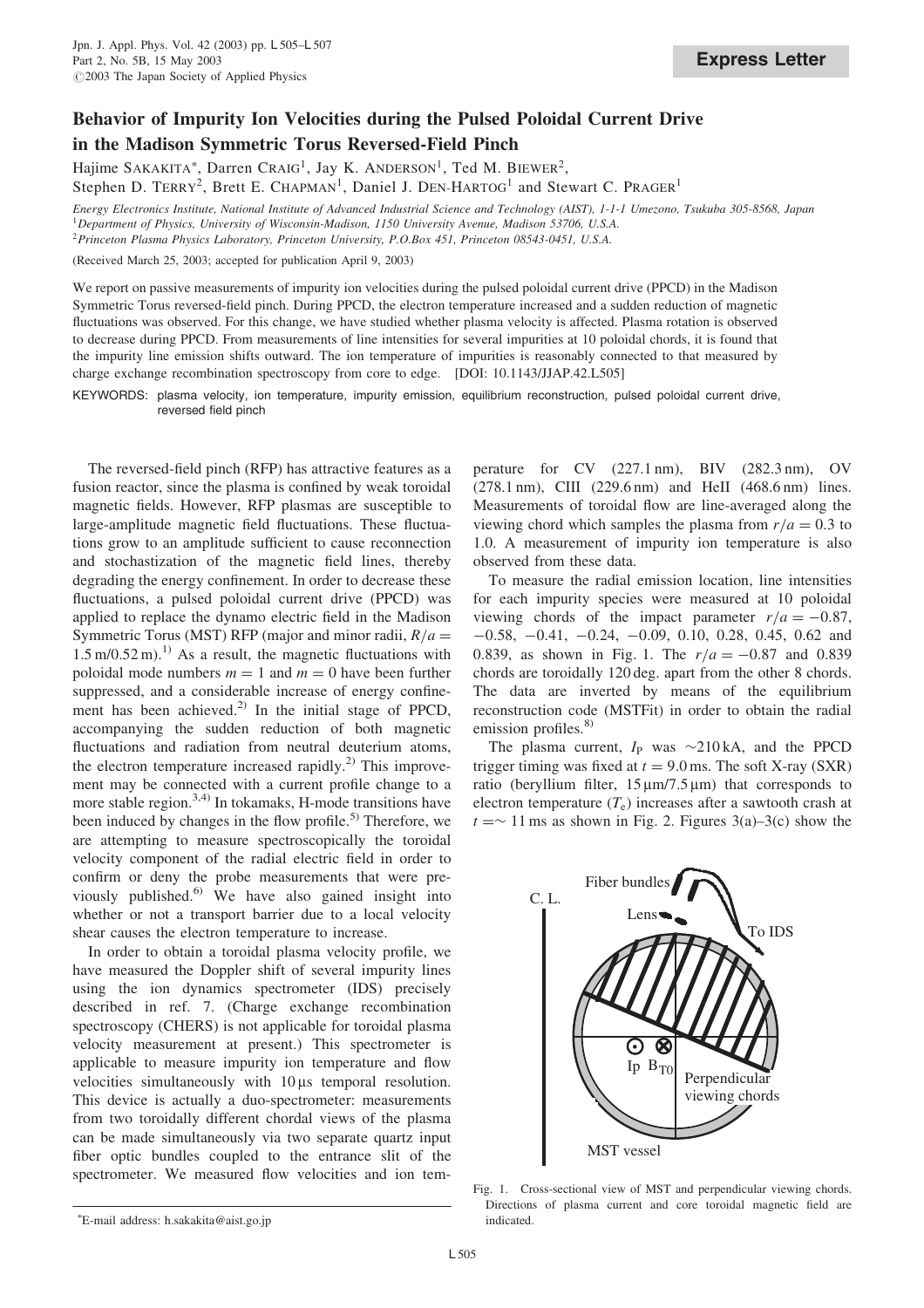

Fig. 2. Time behavior of the ratio of two SXR measurements, which is the indication of  $T_e(t)$ .



Fig. 3. (a) Plasma current, (b) magnetic mode amplitudes of  $n = 6$  and 7 and (c)  $H_{\alpha}$  emission.

time behaviors of  $I_P$ , magnetic mode amplitudes and  $H_\alpha$ , respectively. After the start of PPCD, a state dominated by toroidal mode number  $m = 1/n = 6$  is formed. After the final SXR crash ( $t = \sim 11$  ms), both magnetic fluctuations and radiation from neutral deuterium atoms decrease. Hereafter, we consider the moments immediately before and after the SXR crash, i.e.,  $t = 10.5$  and 13.5 ms.

Electron density profiles measured by a far infrared interferometer are shown in Fig. 4.<sup>4)</sup> At  $t = 13.5$  ms, the electron density gradient becomes steeper at  $r/a \sim 0.7$ . The electron temperature gradient also became steep at  $r/a \sim$ 0:7 as shown in Fig. 7 of ref. 2.

Figure 5 shows the measured toroidal plasma velocities  $(V_{\text{toroidal}})$  and ion temperatures  $(T_i)$  for CV, BIV, OV, HeII and CIII. A 100 µs moving average and also a shot average were conducted. Toroidal plasma rotation gradually decreased during PPCD. Here, the positive sign indicates plasma current direction. Ion temperatures of CV, HeII and CIII show almost no change, while ion temperatures of BIV and OV decrease with PPCD.

Figures  $6(a)$ – $6(c)$  show the line integrated emission profiles (open symbols). Solid symbols represent the



Fig. 4. Electron density profiles at  $t = 10.5$  ms (solid circle) and 13.5 ms (solid square).



Fig. 5. Smoothed time behavior of (a) toroidal plasma velocities and (b) ion temperatures. Solid line (CV), broken line (BIV), dashed line (OV), solid line with solid circle (HeII) and dashed line with solid square (CIII).

calculated line integral data from Abel inverted emission profiles (solid lines) shown in Figs. 6(d)–6(f). Inverted data fits the raw data fairly well as shown in Figs.  $6(a)$ – $6(c)$ . Line integrated and inverted emission profiles indicate the outward shift of the peak emission with increased electron temperature from PPCD as shown in Fig. 6.  $I^*W$  curves (broken lines in Figs.  $6(d)–6(f)$ ) indicate radial emission profiles multiplied by the appropriate toroidal geometric sensitivity function, W, as defined in ref. 9. To identify a typical location of each species, equation,  $\langle r \rangle = \int I w r dr /$ f *IWdr*, is adopted in the integration range of 0.4 to 1.0.